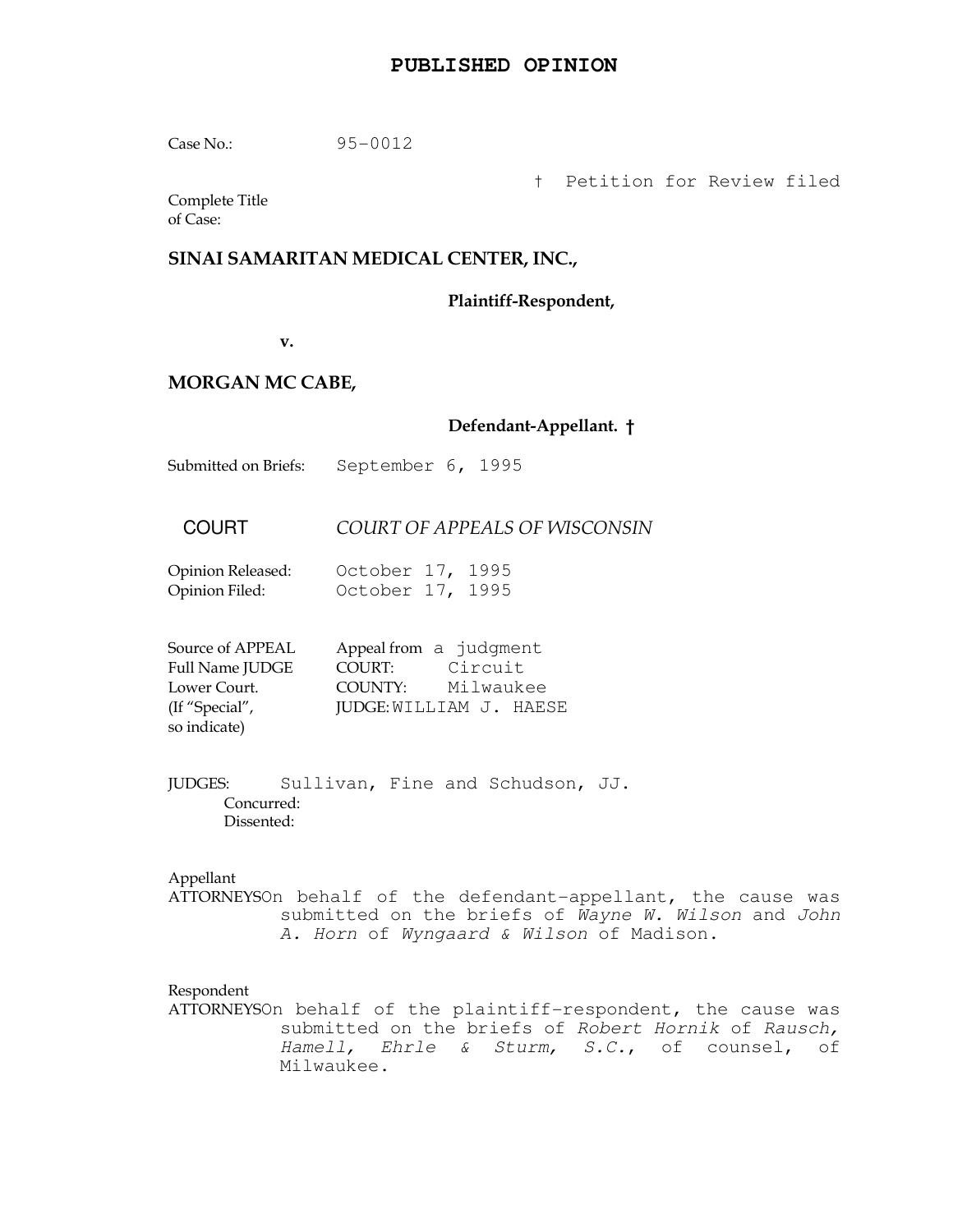# **COURT OF APPEALS DECISION DATED AND RELEASED**

# October 17, 1995 **NOTICE**

A party may file with the Supreme Court a petition to review an adverse decision by the Court of Appeals. See § 808.10 and RULE 809.62, STATS.

This opinion is subject to further editing. If published, the official version will appear in the bound volume of the Official Reports.

# No. 95-0012

# STATE OF WISCONSIN THE RESERVE TO THE STATE OF APPEALS

# SINAI SAMARITAN MEDICAL CENTER, INC.,

# Plaintiff-Respondent,

v.

# MORGAN MC CABE,

# Defendant-Appellant.

 APPEAL from a judgment of the circuit court for Milwaukee County: WILLIAM J. HAESE, Judge. Affirmed.

Before Sullivan, Fine and Schudson, JJ.

 FINE, J. Morgan McCabe appeals from a judgment against him awarding to Sinai Samaritan Medical Center, Inc., expenses incurred in the treatment of Jean McCabe. Sinai Samaritan's complaint alleged that McCabe was liable for the costs of treatment because he was Jean McCabe's husband. He raises two issues. First, he contends that the trial court erred in concluding on summary judgment that he and Jean McCabe were married at the time that she was treated by Sinai Samaritan. Second, he argues that he cannot be held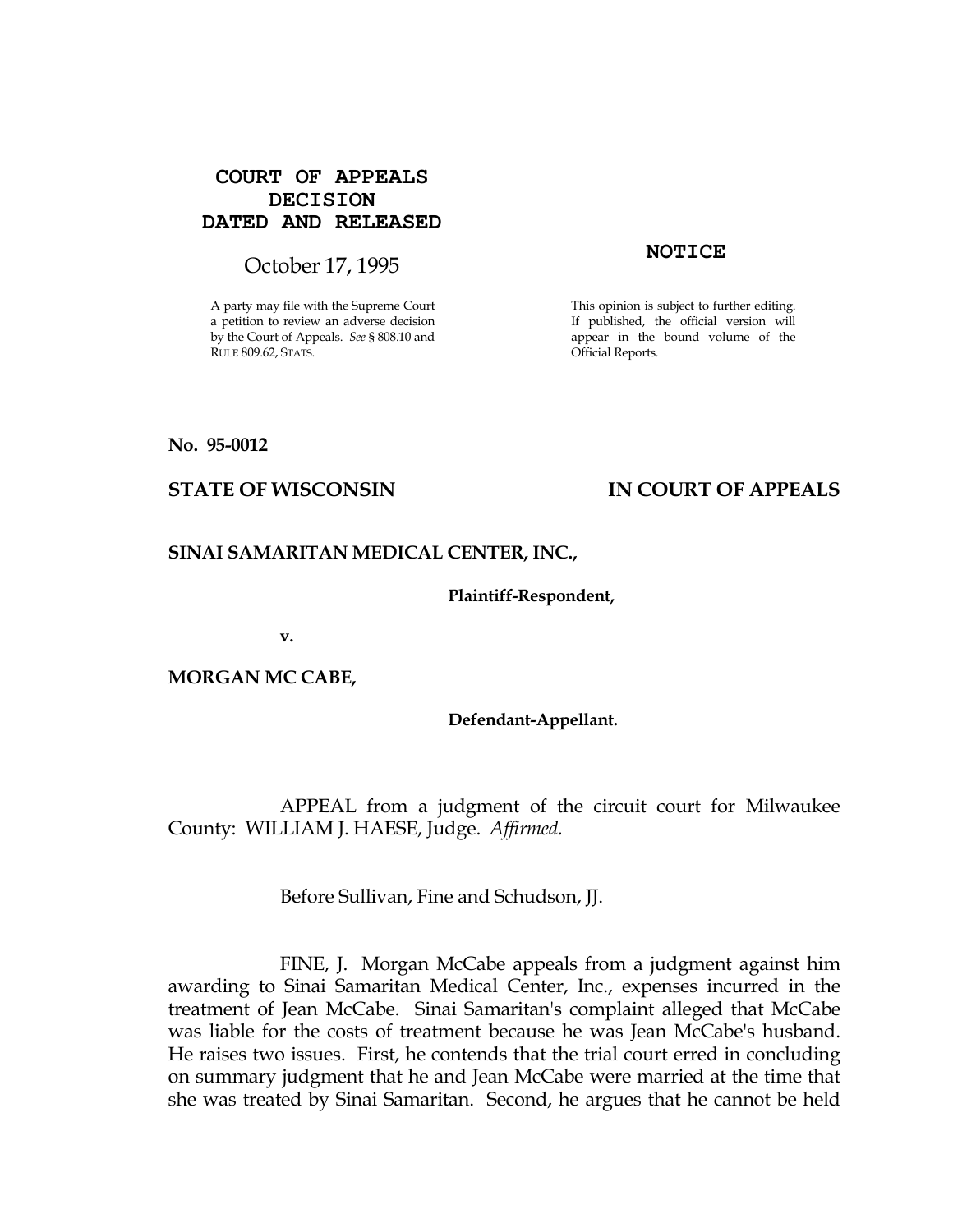responsible for the costs of Jean McCabe's treatment because Wisconsin's marital property law never applied to Jean McCabe and him. We affirm.

 Jean McCabe died on January 11, 1994. She and Morgan McCabe were married in 1966. Although Jean McCabe had married Joseph Kaufman in 1949, they were divorced in Mexico in 1965. The crux of Morgan McCabe's defense to Sinai Samaritan's action was that the Mexican divorce was invalid and that, therefore, he was never legally married to Jean McCabe. The trial court rejected this defense, ruling on summary judgment that Morgan McCabe and Jean McCabe were married during the time relevant to Sinai Samaritan's lawsuit.<sup>1</sup>

 Summary judgment is used to determine whether there are any disputed issues for trial. U.S. Oil Co., Inc. v. Midwest Auto Care Servs., Inc., 150 Wis.2d 80, 86, 440 N.W.2d 825, 827 (Ct. App. 1989). Our review of a trial court's grant of summary judgment is *de novo. See Green Spring Farms v.* Kersten, 136 Wis.2d 304, 315, 401 N.W.2d 816, 820 (1987). First, we must determine whether the complaint states a claim for relief. *Ibid.* If the complaint states a claim and the answer joins issue, we must then determine whether the depositions, answers to interrogatories, admissions on file, and affidavits, if any, entitle a party to judgment as a matter of law. See *ibid*. Summary judgment must be entered if this evidentiary material demonstrates "that there is no genuine issue as to any material fact and that the moving party is entitled to a judgment as a matter of law." RULE 802.08(2), STATS.

 The dispositive statute governing whether Morgan McCabe may dispute the validity of his marriage to Jean McCabe is § 767.03, STATS., which

 $\overline{a}$ 

<sup>&</sup>lt;sup>1</sup> The trial court denied Morgan McCabe's motion for summary judgment, ruling that "Morgan McCabe was the legal husband of Jean during the period relevant to this litigation." Although it professed inability to grant summary judgment to Sinai Samaritan on this issue because "no formal motion for summary judgment" was "proffered" by Sinai Samaritan, the effect of the trial court's ruling foreclosed inquiry into this issue at the trial. The trial court could have, of course, granted summary judgment on the issue of whether Morgan McCabe was the husband of Jean McCabe even though Sinai Samaritan did not formally so move. *See* RULE 802.08(6), STATS. ("If it shall appear to the court that the party against whom a motion for summary judgment is asserted is entitled to a summary judgment, the summary judgment may be awarded to such party even though the party has not moved therefor.").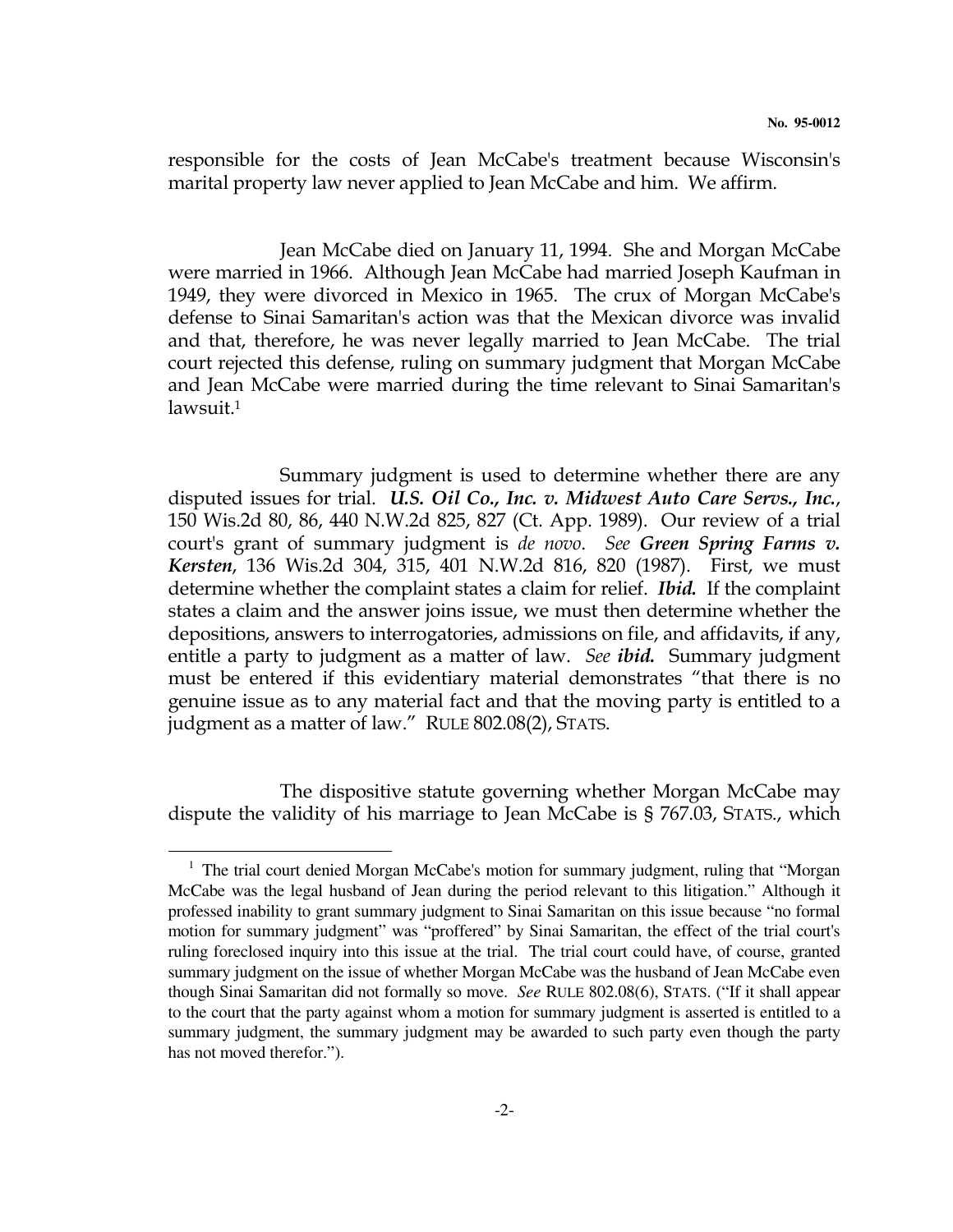provides, as material here: "No marriage may be annulled after the death of either party to the marriage." One of the grounds for an annulment of a marriage is that "[t]he marriage is prohibited by the laws of this state." Section 767.03(4), STATS. <sup>2</sup> Marriage is prohibited if one of the parties seeking to marry "has a husband or wife living." Section 765.03(1), STATS. Although Morgan McCabe could have sought annulment of his marriage to Jean McCabe prior to her death on the ground that Jean McCabe's divorce from Joseph Kaufman was invalid, see § 767.03(4), § 767.03 closed that avenue when Jean McCabe died.<sup>3</sup> There was thus no genuine issue of material fact that required a trial on whether Morgan McCabe and Jean McCabe were married during the time relevant to this lawsuit, and the trial court appropriately decided that issue on summary judgment.<sup>4</sup>

 Section 765.001(2), STATS., declares that husbands and wives "owe to each other mutual responsibility and support," and that "[e]ach spouse has

 $\overline{a}$ 

A court may annul a marriage entered into under the following circumstances: ... The marriage is prohibited by the laws of this state. Suit may be brought by either party within 10 years of the marriage, except that the 10-year limitation shall not apply where the marriage is prohibited because either party has another spouse living at the time of the marriage and the impediment has not been removed under s. 765.24.

 $3$  Morgan McCabe contends that the declaration in § 765.21, STATS., that marriages contracted in violation of, *inter alia*, § 765.03(1), STATS. (no person may marry if he or she has a living spouse), are "void" and, therefore, need not be annulled. We disagree. Although "void," such a "marriage" governs legal relations unless it is annulled pursuant to § 767.03(4). This may not be done after one of the parties to the marriage dies. Section 767.03, STATS. *Davidson v. Davidson*, 35 Wis.2d 401, 410, 151 N.W.2d 53, 57 (1967), upon which Morgan McCabe relies and which predated § 767.03, is not to the contrary. *Davidson* held that an action brought by a wife to annul her marriage on the ground that her husband was still married to another woman at the time of the marriage abated upon the death of the wife bringing the action even though the statutes declared such marriages to be "null and void and not voidable." *Id.*, 35 Wis.2d at 407, 151 N.W.2d at 55. The provision "No marriage may be annulled after the death of either party to the marriage," which is now found in § 767.03, was first enacted by Laws of 1977, ch. 105, § 9.

<sup>4</sup> We do not, therefore, consider the alternate grounds advanced in support of the trial court's ruling. *See Gross v. Hoffman*, 227 Wis. 296, 300, 277 N.W. 663, 665 (1938) (only dispositive issue need be addressed).

 $2^2$  Section 767.03(4), STATS., provides: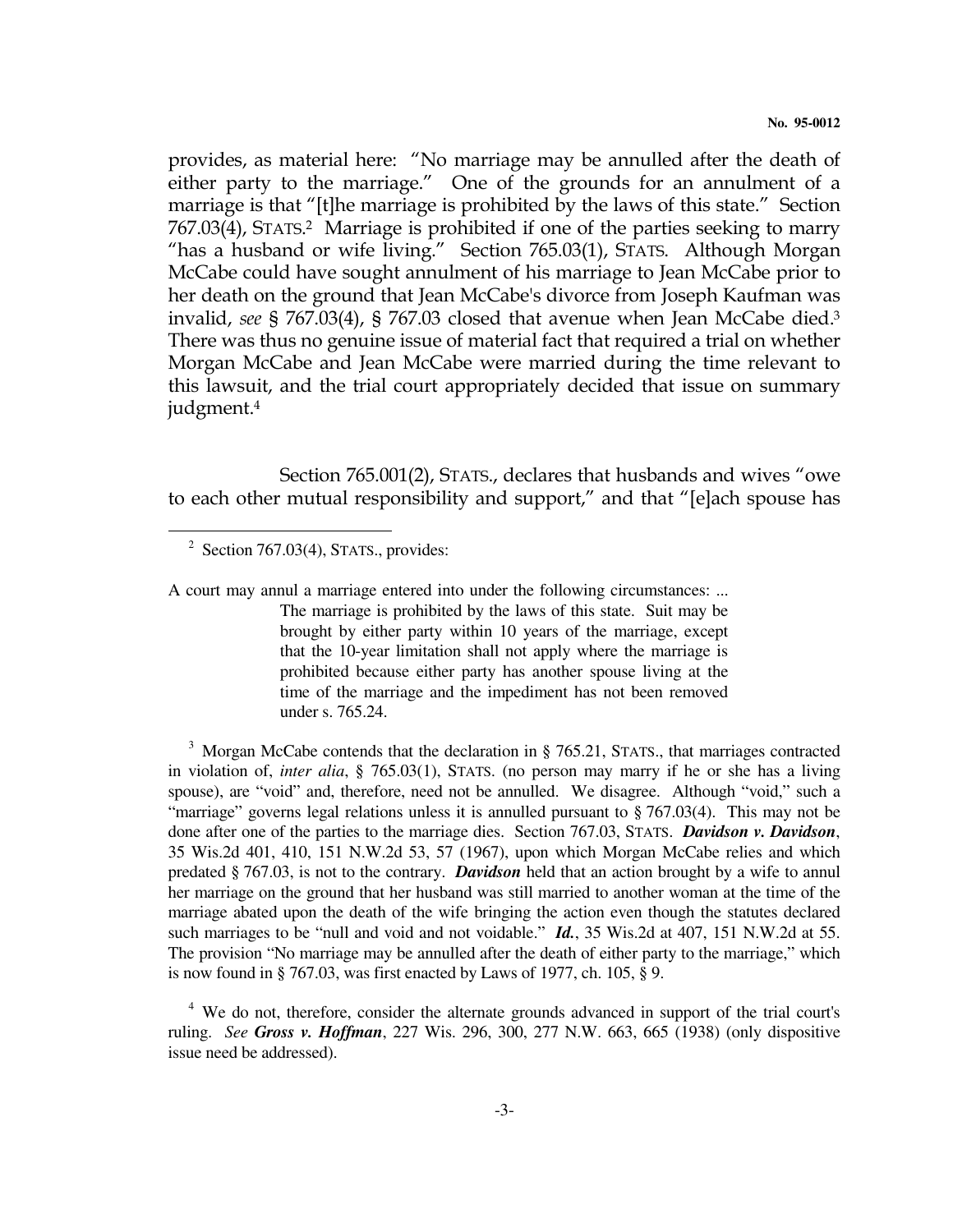an equal obligation in accordance with his or her ability to contribute money or services or both which are necessary for the adequate support and maintenance of ... the other spouse." "Providing for a spouse's necessary medical treatment according to one's ability is a duty of support owed under § 765.001(2), STATS." St. Mary's Hosp. Medical Ctr. v. Brody, 186 Wis.2d 100, 109, 519 N.W.2d 706, 710 (Ct. App. 1994). Morgan McCabe contends, however, that the extent of his liability is governed by § 766.55(2), STATS., and that this latter provision does not apply to him because he was never domiciled in Wisconsin after the applicability of the Wisconsin marital property act. <sup>5</sup> He argues, therefore, that we should apply the "default" provision of common-law liability, which excuses a husband from having to provide for his wife's medical treatment when she is away from his home unreasonably. See Luther Hosp. v. Garborg, 71 Wis.2d 460, 461–462, 238 N.W.2d 529, 530–531 (1976). We disagree.

 Section 766.55(2)(a), STATS., provides that "[a]fter the determination date ... [a] spouse's obligation to satisfy a duty of support owed to the other spouse ... may be satisfied only from all marital property and all other property of the obligated spouse."6 This provision, however, does not delimit the obligated spouse's liability. As noted by St. Mary's Hospital Medical Center, 186 Wis.2d at 112–113, 519 N.W.2d at 711–712 (citation omitted):

None of the paragraphs in § 766.55(2) create a direct cause of action against a spouse. Indeed, no part of § 766.55(2) creates any cause of action, direct or indirect. Rather, the paragraphs simply establish the categories "of obligations with which a couple may be involved, and ... clarify what property is available to satisfy those different categories of obligations." Section 766.55(2)(a) imposes no obligation on a spouse to satisfy a duty of support to the other spouse or to a child of the marriage.

 $\overline{a}$ 

<sup>&</sup>lt;sup>5</sup> With exceptions not relevant here, Chapter 766, STATS., "first applies to spouses upon their determination date." Section 766.03(1), STATS. "`Determination date' means the last to occur of the following: (a) Marriage. (b) 12:01 a.m. on the date that both spouses are domiciled in this state. (c) 12:01 a.m. on January 1, 1986." Section 766.01(5), STATS. (Paragraphing rearranged.)

 $6$  As noted, Morgan McCabe contends that he and Jean McCabe had no "determination date."